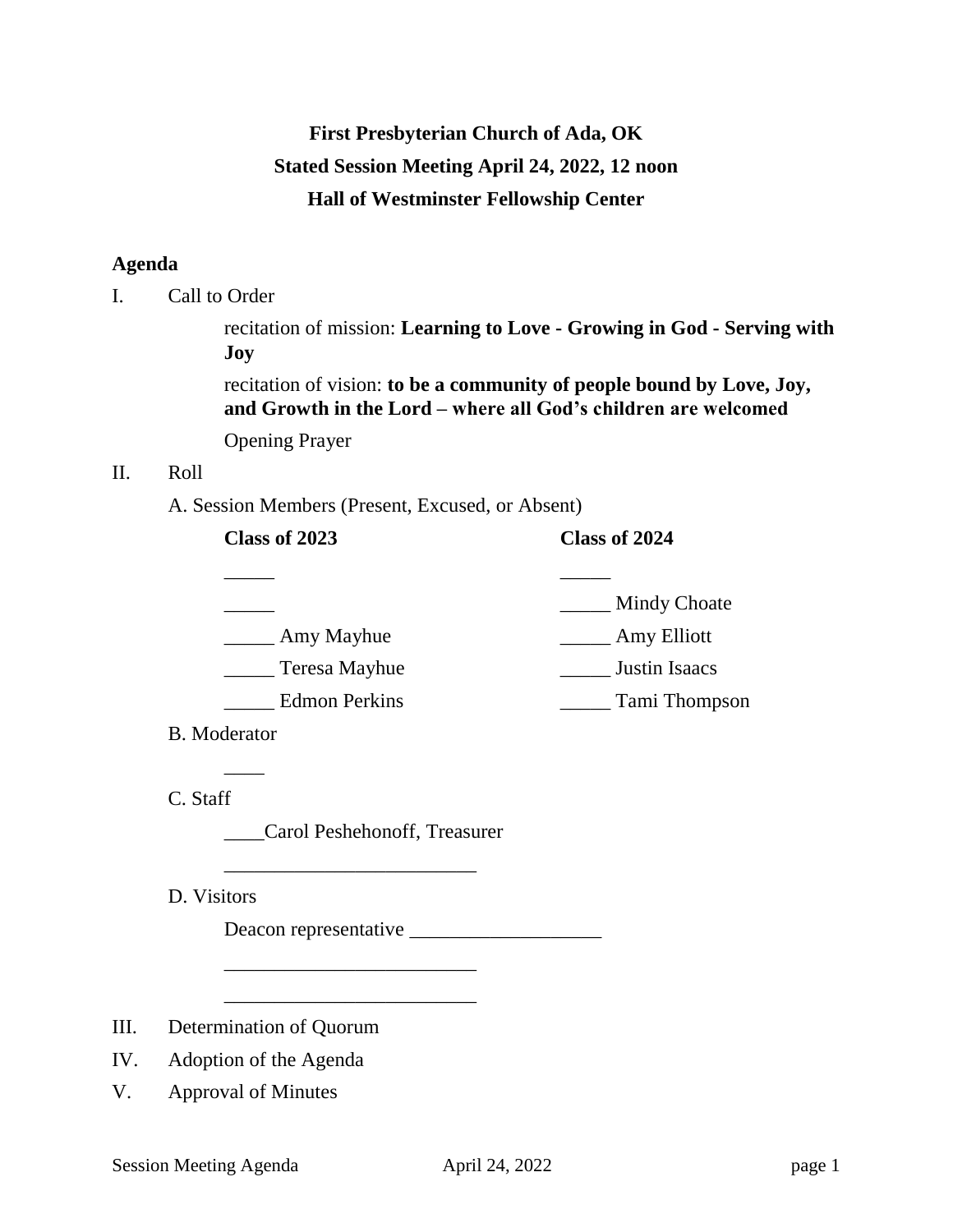*Session Meeting March 27, 2022 (attached)*

VI. From the Treasurer

*March financial reports (attached)*

VII. Examination of Session Members Elect

Book of Order G-2.0402

When persons have been elected to the ordered ministry of ruling elder or deacon, the session shall provide a period of study and preparation, after which the session shall examine them as to their personal faith; knowledge of the doctrine, government, and discipline contained in the Constitution of the church; and the duties of the ministry. The session shall also confer with them as to their willingness to undertake the ministry appropriate to the order. If the examination is approved, the session shall appoint a day for the service of ordination and installation.

- VIII. From the Clerk of Session
- IX. The Ministries by Committee, Etc.
	- Christian Education

Congregational Life and Membership

Deacons

Finance

Mission and Evangelism

Nominating

Personnel and Administration

Property

*Building usage applications: Ada Junior High School, and Cub Scout Fun Day (attached)*

A request to use our facilities was submitted to property committee. Due to a wedding being on the same day the property chairs initially considered denying the request. After new information was received we now believe we should approve and put it before the session for consideration. The property chairs also believe the property usage form could use some updating to collect more information I.e. window of time facility will be used etc.

Worship

*Minutes of the April meeting, attached*

X. Continuing business